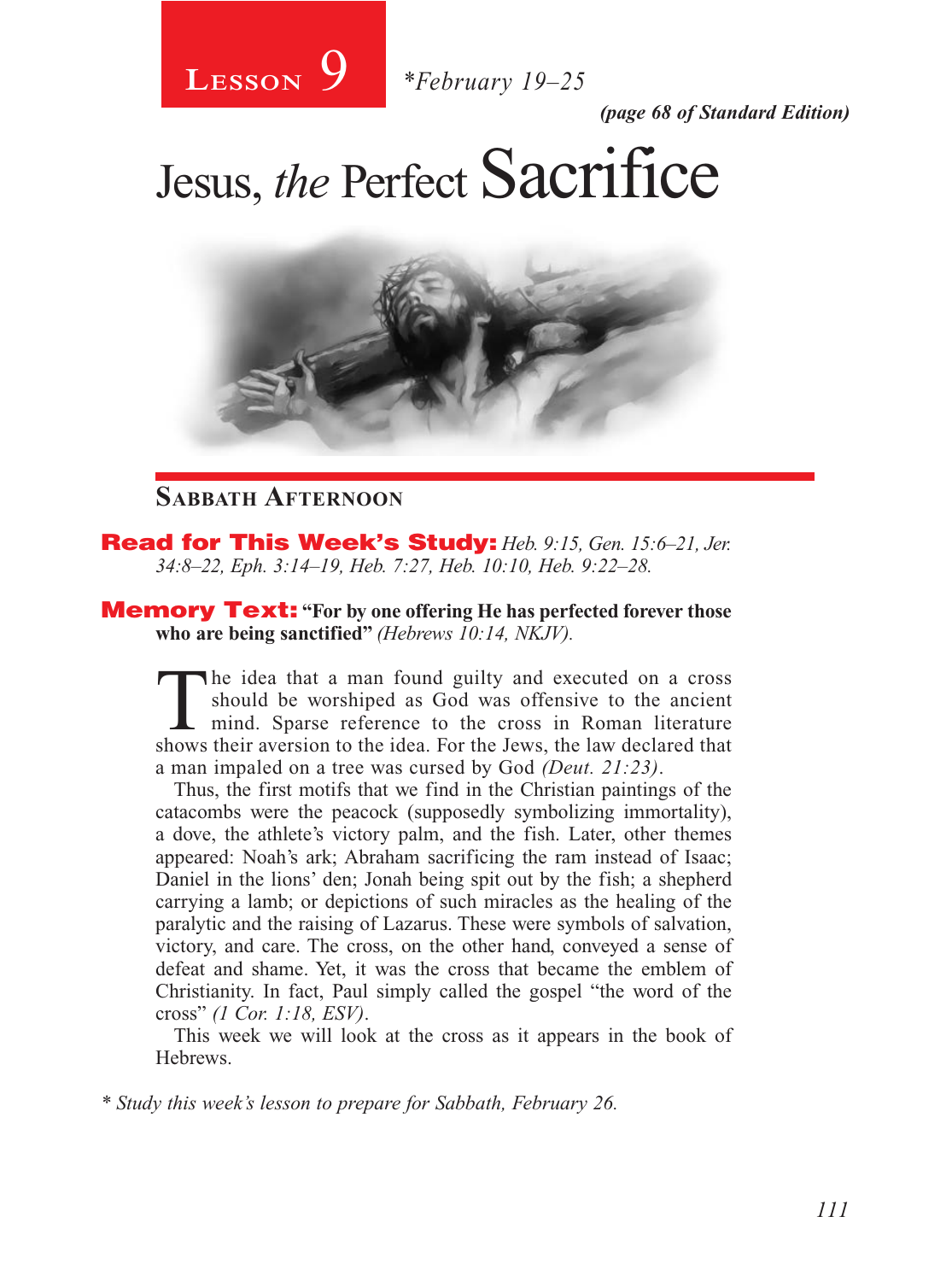# **Why Were Sacrifices Needed?**

Hebrews 9:15 explains that the death of Jesus as a sacrifice had the purpose of providing "redemption of the transgressions that were committed under the first covenant," in order that the people of God might "receive the promise of the eternal inheritance" *(NASB)*.

In the ancient Near East, a covenant between two persons or nations was a serious matter. It involved an exchange of promises under oath. It implied the assumption that the gods would punish those who broke the oath. Often, these covenants were ratified through the sacrifice of an animal.

For example, when God made a covenant with Abraham, the ceremony involved cutting animals in half *(Gen. 15:6–21)*. The parties would walk between the parts as an acknowledgment that those animals represented the fate of the party who broke the covenant. Significantly, only God walked between the animals, for the purpose of communicating to Abraham that He would not break His promise.

#### Compare **Genesis 15:6–21 and Jeremiah 34:8–22. What do these texts teach about the covenant?**

The covenant with God gave Israel access to the Promised Land as their inheritance. It involved, however, a set of commandments and the sprinkling of blood upon an altar. This sprinkling implied the destiny of the party who broke the covenant. This is why Hebrews says that "without the shedding of blood there is no remission [of sins]" *(Heb. 9:22, literal translation)*.

\_\_\_\_\_\_\_\_\_\_\_\_\_\_\_\_\_\_\_\_\_\_\_\_\_\_\_\_\_\_\_\_\_\_\_\_\_\_\_\_\_\_\_\_\_\_\_\_\_\_\_\_

\_\_\_\_\_\_\_\_\_\_\_\_\_\_\_\_\_\_\_\_\_\_\_\_\_\_\_\_\_\_\_\_\_\_\_\_\_\_\_\_\_\_\_\_\_\_\_\_\_\_\_\_

When Israel broke the covenant, God faced a painful dilemma. The covenant demanded the death of the transgressors, but God loved His people. If God should simply look the other way or refuse to punish the transgressors, His commandments would never be enforceable, and this world would descend into chaos.

The Son of God, however, offered Himself as a Substitute. He died in our place so that we "may receive the promised eternal inheritance" *(Heb. 9:15, 26, ESV; Rom. 3:21–26)*. That is, He was going to uphold the sanctity of His law while at the same time saving those who broke that law. And He could do this only through the Cross.

**How can we see here why the law is so central to the gospel message?**

\_\_\_\_\_\_\_\_\_\_\_\_\_\_\_\_\_\_\_\_\_\_\_\_\_\_\_\_\_\_\_\_\_\_\_\_\_\_\_\_\_\_\_\_\_\_\_\_\_\_\_\_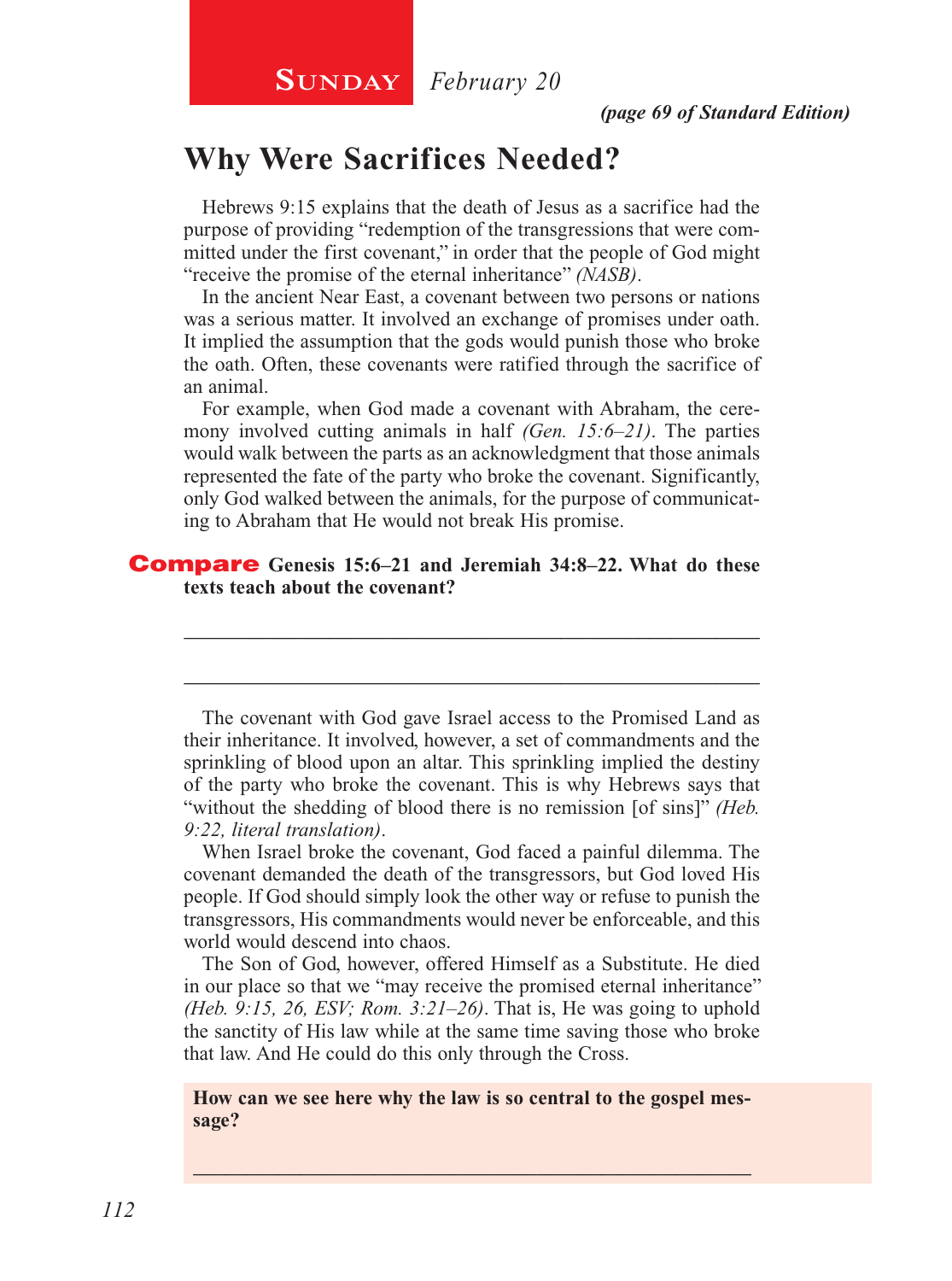# **Diverse Kinds of Sacrifices**

Jesus' death provided forgiveness, or remission, for our sins. The remission of our sins, however, involves much more than the cancellation of the penalty for our transgression of the covenant. It involves other elements just as important. That is why the Israelite sacrificial system had five different kinds of sacrifices. Each was necessary to express the richness of the meaning of the cross of Christ.

\_\_\_\_\_\_\_\_\_\_\_\_\_\_\_\_\_\_\_\_\_\_\_\_\_\_\_\_\_\_\_\_\_\_\_\_\_\_\_\_\_\_\_\_\_\_\_\_\_\_\_\_

\_\_\_\_\_\_\_\_\_\_\_\_\_\_\_\_\_\_\_\_\_\_\_\_\_\_\_\_\_\_\_\_\_\_\_\_\_\_\_\_\_\_\_\_\_\_\_\_\_\_\_\_

\_\_\_\_\_\_\_\_\_\_\_\_\_\_\_\_\_\_\_\_\_\_\_\_\_\_\_\_\_\_\_\_\_\_\_\_\_\_\_\_\_\_\_\_\_\_\_\_\_\_\_\_

\_\_\_\_\_\_\_\_\_\_\_\_\_\_\_\_\_\_\_\_\_\_\_\_\_\_\_\_\_\_\_\_\_\_\_\_\_\_\_\_\_\_\_\_\_\_\_\_\_\_\_\_

#### **Read** Ephesians 3:14–19. What was the prayer request of Paul in **behalf of believers?**

The *holocaust offering* (or burnt offering) required that the whole animal be consumed on the altar *(Leviticus 1)*. It represented Jesus, whose life was consumed for us. Expiation required Jesus' total commitment to us. Even though He was equal with God, Jesus "emptied himself, by taking the form of a servant" *(Phil. 2:5–8, ESV)*.

The *grain offering* was a gift of gratitude for God's provision of sustenance for His people *(Leviticus 2)*. It also represents Jesus, " 'the bread of life' " *(John 6:35, 48)*, through whom we have eternal life.

The *peace* or *fellowship offering* implied a communal meal with friends and family to celebrate the well-being provided by God *(Leviticus 3)*. It represented Christ, whose sacrifice provided peace for us *(Isa. 53:5, Rom. 5:1, Eph. 2:14)*. It also emphasizes that we need to participate in Jesus' sacrifice by eating of His flesh and drinking of His blood *(John 6:51–56)*.

The *sin* or *purification offering* provided expiation for sins *(Lev. 4:1–5:13)*. This sacrifice emphasized the role of the blood of the animal—which represented its life—to provide redemption from sins *(Lev. 17:11)* and pointed forward to the blood of Jesus who redeems us from our sins *(Matt. 26:28, Rom. 3:25, Heb. 9:14)*.

The *guilt* or *reparation offering (Lev. 5:14–6:7)* provided forgiveness in cases where reparation or restitution was possible. It tells us that God's forgiveness does not free us from the responsibility to provide reparation or restitution, where possible, to those whom we have wronged.

The sanctuary sacrifices teach us that the experience of salvation is more than just accepting Jesus as our Substitute. We also need to "feed" on Him, share His benefits with others, and provide reparation to those whom we have wronged.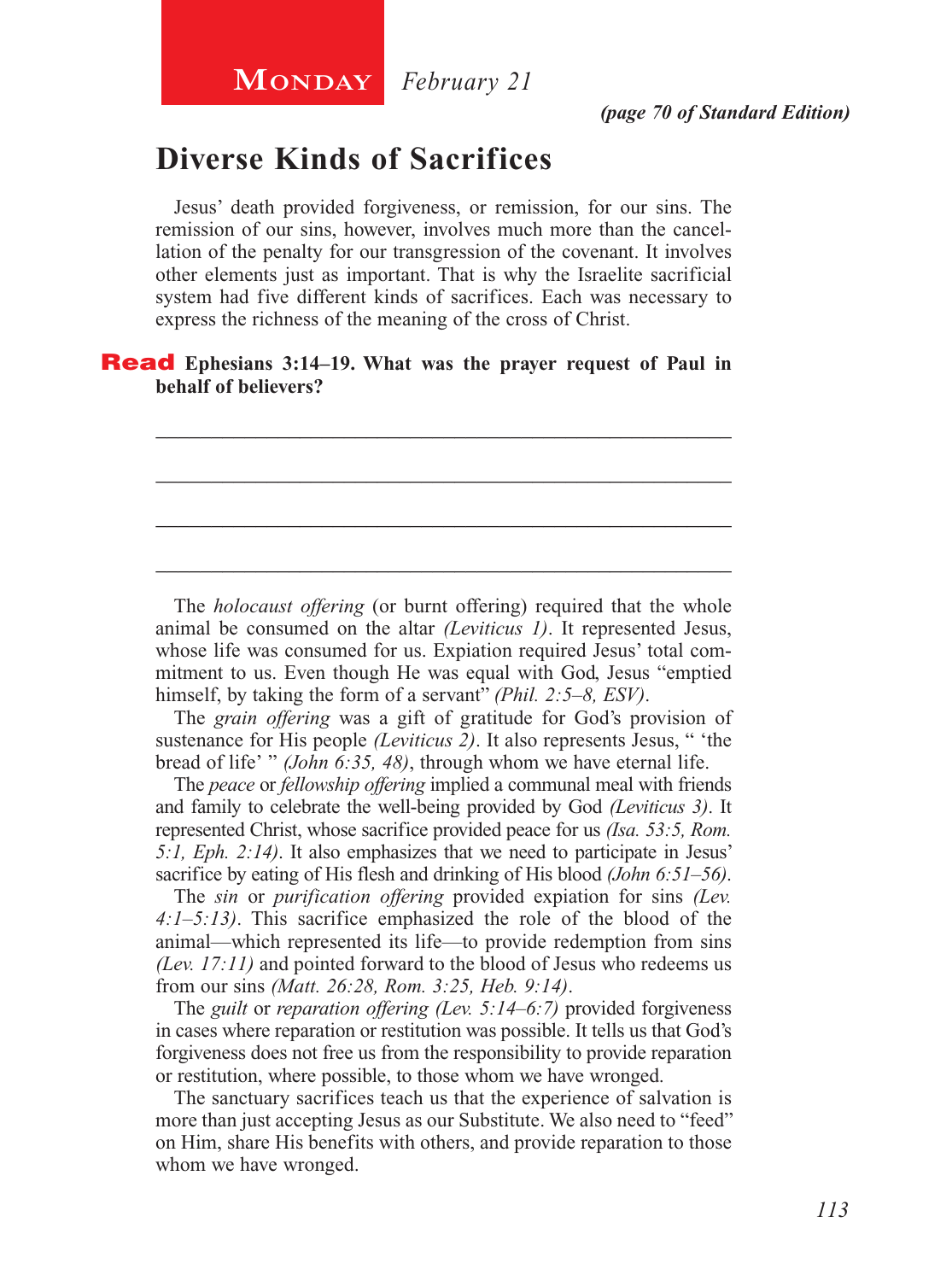*(page 71 of Standard Edition)*

# **Jesus' Perfect Sacrifice**

Read **Hebrews 7:27 and Hebrews 10:10. How is Jesus' sacrifice described in these passages?**

The Levitical priests—who were "many in number, because they were prevented by death from continuing in office" *(Heb. 7:23, ESV)* are contrasted with Jesus, who lives forever and has an eternal priesthood *(Heb. 7:24, 25)*. Levitical priests "daily" *(Heb. 7:27)* and "every year" *(Heb. 9:25)* offered gifts and sacrifices "that cannot perfect the conscience of the worshiper" *(Heb. 9:9, ESV; Heb. 10:1–4)*.

\_\_\_\_\_\_\_\_\_\_\_\_\_\_\_\_\_\_\_\_\_\_\_\_\_\_\_\_\_\_\_\_\_\_\_\_\_\_\_\_\_\_\_\_\_\_\_\_\_\_\_\_

\_\_\_\_\_\_\_\_\_\_\_\_\_\_\_\_\_\_\_\_\_\_\_\_\_\_\_\_\_\_\_\_\_\_\_\_\_\_\_\_\_\_\_\_\_\_\_\_\_\_\_\_

Jesus, however, offered Himself "once for all" a "single sacrifice" *(Heb. 10:10, 12–14, ESV)* that cleanses our consciences *(Heb. 9:14, Heb. 10:1–10)* and puts away sin *(Heb. 9:26)*. Jesus' sacrifice is superior to the sacrifice of animals because Jesus was the Son of God *(Heb. 7:26–28)*, who perfectly fulfilled God's will *(Heb. 10:5–10)*.

The description of the sacrifice of Jesus as having occurred "once for all" has several important implications.

First, Jesus' sacrifice is perfectly effective and never to be surpassed. The sacrifices of the Levitical priests were repeated because they were not effective; otherwise "would they not have ceased to be offered, since the worshipers, having once been cleansed, would no longer have any consciousness of sins?" *(Heb. 10:2, ESV)*.

Second, all the different kinds of sacrifices of the Old Testament found their fulfillment at the cross. Thus, Jesus not only cleanses us from sin *(Heb. 9:14)*, but He also provides sanctification *(Heb. 10:10–14)* by putting sin away from our lives *(Heb. 9:26)*. Before the priests could approach God in the sanctuary and minister in behalf of their fellow human beings, they had to be cleansed and sanctified, or consecrated *(Leviticus 8, Leviticus 9)*. Jesus' sacrifice cleanses us and consecrates us *(Heb. 10:10–14)* so that we may approach God with confidence *(Heb. 10:19–23)* and serve Him as "a royal priesthood" *(Heb. 9:14, 1 Pet. 2:9).*

Finally, Jesus' sacrifice also provides nourishment for our spiritual life. It provides an example that we need to observe and follow. Thus, Hebrews invites us to fix our eyes upon Jesus, especially the events of the cross, and follow His lead *(Heb. 12:1–4; Heb. 13:12, 13)*.

**The Cross is the basis for all the benefits that God bestows upon us. It provides purification from sin, sanctification to serve, and nourishment to grow. How can we better experience what we have been given in Jesus?**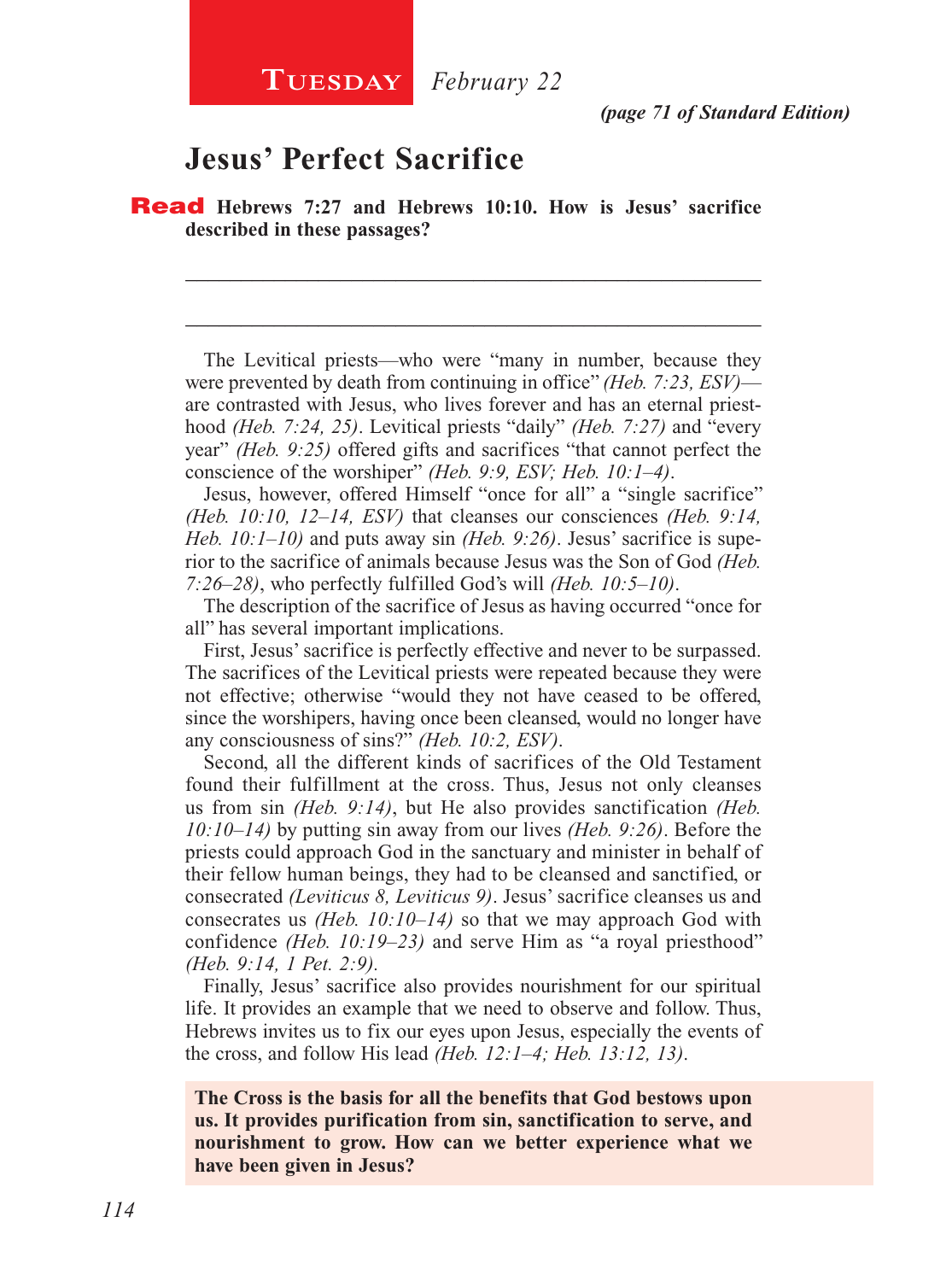**WEDNESDAY** February 23

# **The Cross and the Cost of Forgiveness**

Read **Hebrews 9:22–28. What does this passage say about the work of Christ in the heavenly sanctuary?**

\_\_\_\_\_\_\_\_\_\_\_\_\_\_\_\_\_\_\_\_\_\_\_\_\_\_\_\_\_\_\_\_\_\_\_\_\_\_\_\_\_\_\_\_\_\_\_\_\_\_\_\_

\_\_\_\_\_\_\_\_\_\_\_\_\_\_\_\_\_\_\_\_\_\_\_\_\_\_\_\_\_\_\_\_\_\_\_\_\_\_\_\_\_\_\_\_\_\_\_\_\_\_\_\_

The idea that the heavenly sanctuary needs cleansing makes sense in the context of the Old Testament sanctuary. The sanctuary is a symbol of God's government *(1 Sam. 4:4, 2 Sam. 6:2)*, and the way God deals with the sin of His people affects the public perception of the righteousness of His government *(Ps. 97:2).* As ruler, God is the Judge of His people, and He is expected to be fair, vindicating the innocent and condemning the guilty. Thus, when God forgives the sinner, He carries judicial responsibility. The sanctuary, which represents God's character and administration, is contaminated. This explains why God bears our sins when He forgives (*Exod. 34:7, Num. 14:17–19*, the original Hebrew for "forgiving" [*nōśēʾ*] in these verses means "carrying, bearing").

The system of sacrifices in the Israelite sanctuary illustrated this point. When a person sought forgiveness, he brought an animal as a sacrifice in his behalf, confessed his sins over it, and slaughtered it. The blood of the animal was daubed upon the horns of the altar or sprinkled before the veil in the temple in the first apartment. Thus, the sin was symbolically transferred into the sanctuary. God took the sins of the people and bore them Himself.

In the Israelite system, cleansing from, or atonement for, sins occurred in two phases. During the year, repentant sinners brought sacrifices to the sanctuary, which cleansed them from their sin but transferred the sin to the sanctuary, to God Himself. At the end of the year, on the Day of Atonement, which was the day of judgment, God would cleanse the sanctuary, clearing His judicial responsibility by transferring the sins from the sanctuary to the scapegoat, Azazel, who represented Satan *(Lev. 16:15–22)*.

This two-phase system, represented by the two apartments in the earthly sanctuary, which were a pattern of the heavenly sanctuary *(Exod. 25:9, Heb. 8:5)*, permitted God to show mercy and justice at the same time. Those who confessed their sins during the year showed loyalty to God by observing a solemn rest and afflicting themselves on the Day of Atonement *(Lev. 16:29–31)*. Those who did not show loyalty would be "cut off" *(Lev. 23:27–32)*.

**Think of what you would face if you had to face the just punishment for your sins. How should that truth help you understand what Christ has done for you?**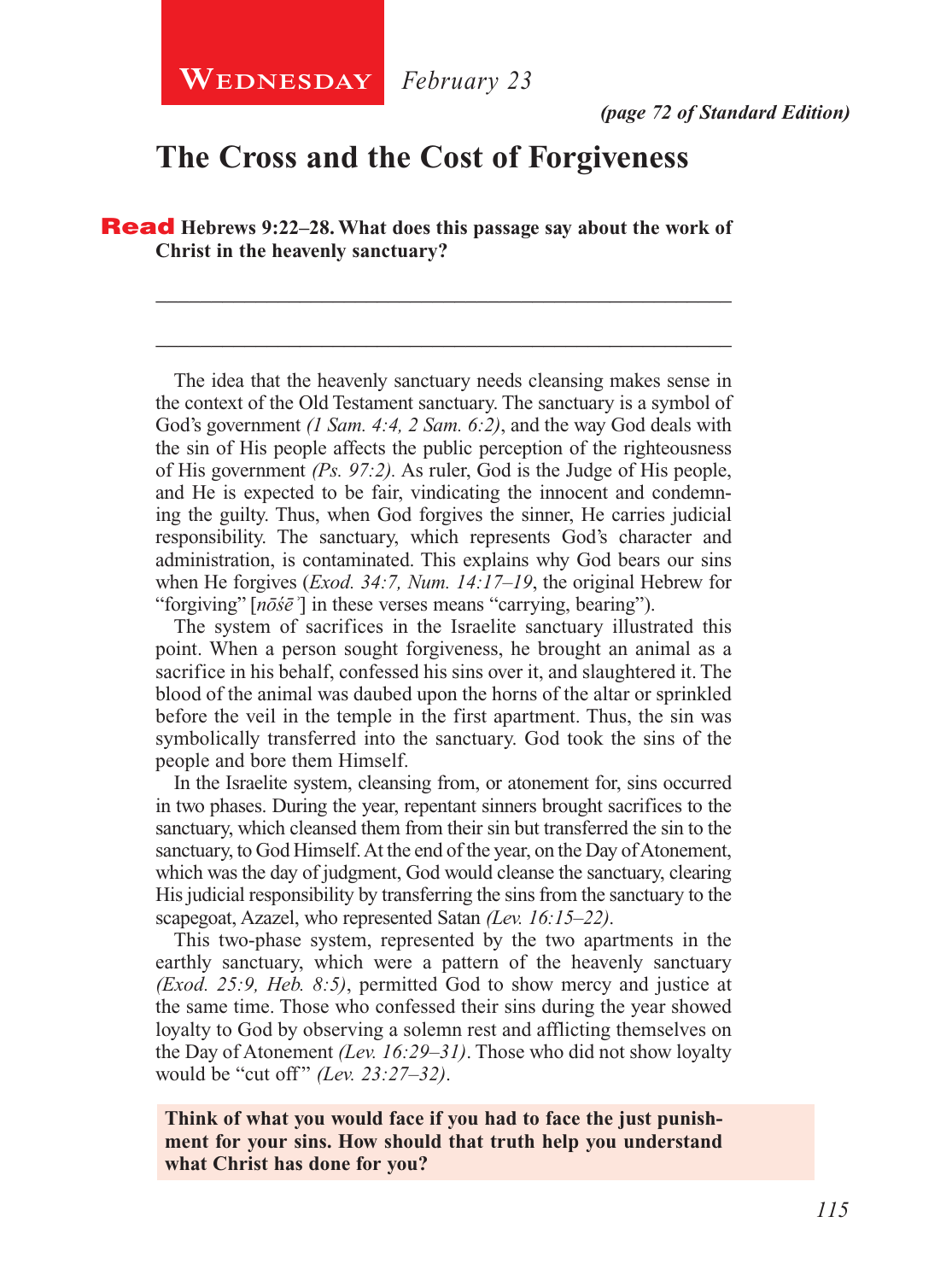*(page 73 of Standard Edition)*

# **Judgment and the Character of God**

Read **Romans 3:21–26; Romans 1:16, 17; and Romans 5:8. What does Redemption in the Cross for the forgiveness of our sins reveal about God?**

The forgiveness of our sins implies two phases in Jesus' mediation in the two apartments of the heavenly sanctuary. First, Jesus removed our sins and carried them Himself on the cross in order to provide forgiveness to everyone who believes in Him *(Acts 2:38, Acts 5:31)*. On the cross, Jesus won the right to forgive anyone who believes in Him because He has carried their sin. He also has inaugurated a new covenant, which allows Him to put God's law in the heart of believers through the Holy Spirit *(Heb. 8:10–12, Ezek. 36:25–27)*.

\_\_\_\_\_\_\_\_\_\_\_\_\_\_\_\_\_\_\_\_\_\_\_\_\_\_\_\_\_\_\_\_\_\_\_\_\_\_\_\_\_\_\_\_\_\_\_\_\_\_\_\_

\_\_\_\_\_\_\_\_\_\_\_\_\_\_\_\_\_\_\_\_\_\_\_\_\_\_\_\_\_\_\_\_\_\_\_\_\_\_\_\_\_\_\_\_\_\_\_\_\_\_\_\_

A second phase in the ministry of Jesus consists of a judgment, the pre-Advent judgment, which was still future from the point of view of Hebrews *(Heb. 2:1–4; Heb. 6:2; Heb. 9:27, 28; Heb. 10:25)*. This judgment begins with God's people and is described in Daniel 7:9–27, Matthew 22:1–14, and Revelation 14:7. Its purpose is to show the righteousness of God in forgiving His people. In this judgment, the records of their lives will be open for the universe to see. God will show what happened in the hearts of believers and how they embraced Jesus as their Savior and accepted His Spirit in their lives.

Speaking of this judgment, Ellen G. White wrote: "Man cannot meet these charges himself. In his sin-stained garments, confessing his guilt, he stands before God. But Jesus our Advocate presents an effectual plea in behalf of all who by repentance and faith have committed the keeping of their souls to Him. He pleads their cause and vanquishes their accuser by the mighty arguments of Calvary. His perfect obedience to God's law, even unto the death of the cross, has given Him all power in heaven and in earth, and He claims of His Father mercy and reconciliation for guilty man. . . . But while we should realize our sinful condition, we are to rely upon Christ as our righteousness, our sanctification, and our redemption. We cannot answer the charges of Satan against us. Christ alone can make an effectual plea in our behalf. He is able to silence the accuser with arguments founded not upon our merits, but on His own." —*Testimonies for the Church*, vol. 5, pp. 471, 472.

#### **Why do the cross and the ministry of Jesus in our behalf suggest that we should look confidently, but with humility and repentance, toward the judgment?**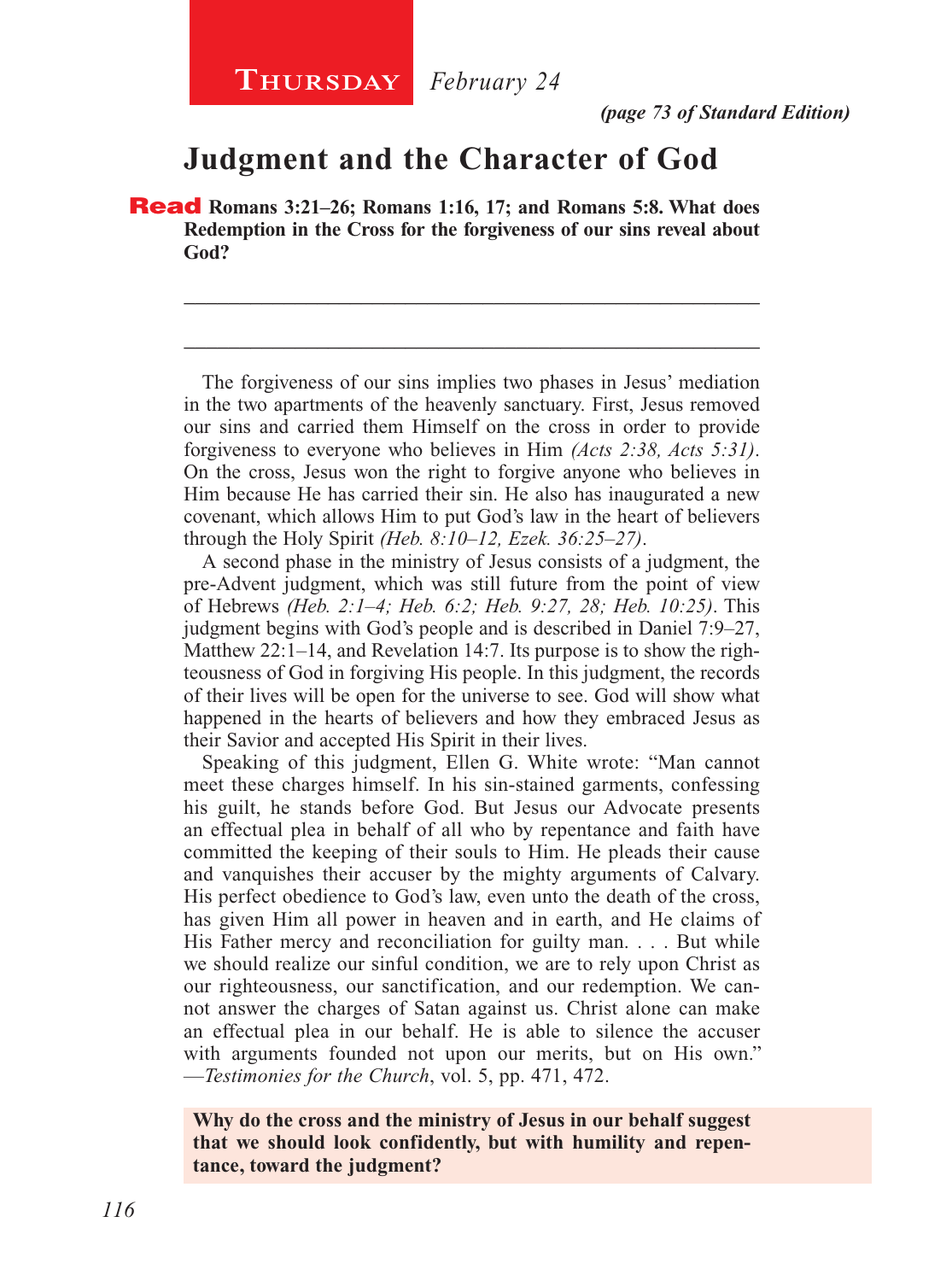**FRIDAY** *February* 25

#### *(page 74 of Standard Edition)*

**Further Thought:** Read Ellen G. White, "Calvary," pp. 741–757; " 'It Is Finished,' " pp. 758–764, in *The Desire of Ages*.

Professor Jiří Moskala has explained the nature of this pre-Advent judgment. God "is not there in order to display my sins like in a shop window. He will, on the contrary, point first of all to His amazing transforming powerful grace, and in front of the whole universe He, as the true Witness of my entire life, will explain my attitude toward God, my inner motives, my thinking, my deeds, my orientation and direction of life. He will demonstrate it all. Jesus will testify that I made many mistakes, that I transgressed His holy law, but also that I repented, asked for forgiveness, and was changed by His grace. He will proclaim: 'My blood is sufficient for the sinner Moskala, his orientation of life is on Me, his attitude toward Me and other people is warm and unselfish, he is trustworthy, he is My good and faithful servant.' "—"Toward a Biblical Theology of God's Judgment: A Celebration of the Cross in Seven Phases of Divine Universal Judgment," *Journal of the Adventist Theological Society* 15 (Spring 2004): p. 155.

"Both the redeemed and the unfallen beings will find in the cross of Christ their science and their song. It will be seen that the glory shining in the face of Jesus is the glory of self-sacrificing love. In the light from Calvary it will be seen that the law of self-renouncing love is the law of life for earth and heaven; that the love which 'seeketh not her own' has its source in the heart of God; and that in the meek and lowly One is manifested the character of Him who dwelleth in the light which no man can approach unto."—Ellen G. White, *The Desire of Ages*, pp. 19, 20.

#### Discussion Questions:

 $\bullet$  **Human beings have always had the tendency to offer different kinds of sacrifices to God as an exchange for forgiveness or salvation. Some offer God heroic acts of penance (long journeys, etc.), others offer a life of service, or acts of self-deprivation, et cetera. How should these acts be considered in the light of Jesus' sacrifice and the assertion of Scripture that the cross has put an end to all the sacrifices** *(Dan. 9:27, Heb. 10:18)***?**

**2** At the same time, what is the role of sacrifice in the life of the **believer? What did Jesus mean when He said that we need to take our cross and follow Him** *(Matt. 16:24)***, or the apostle Paul when he said that we should offer our bodies as "a living sacrifice, holy and acceptable to God"** *(Rom. 12:1, ESV)***? What is the relationship between the instructions of Jesus** *(Matt. 16:24)* **and Paul** *(Rom. 12:1)* **and Hebrews 13:15, 16?**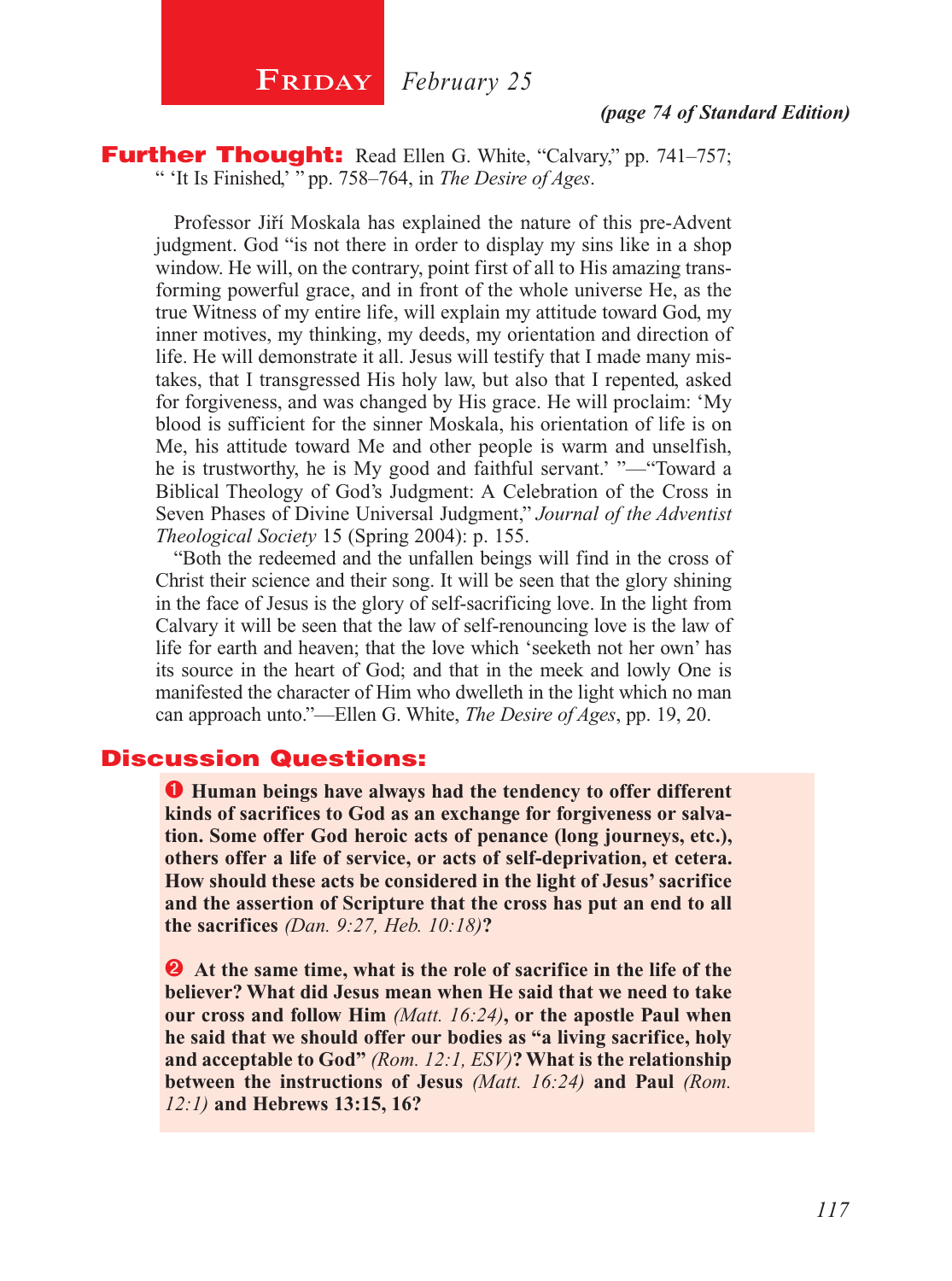# INSIDEStory

# Gospel Calling

By Andrew McChesney

Khamla, the breadwinner of his family, fell ill in rural Laos. His legs became so heavy that he could not walk. He was confined to his house for three months.

With no money to see a doctor, Khamla (not his real name) resorted to all sorts of herbal medicine and traditional healers, including the shaman, or spirit doctor, in his village. Nothing helped.

Finally, seeing his desperation, someone told him about a Seventh-day Adventist pastor who had helped many people by cell phone. The man called up Pastor Sadua Lee (pictured) and asked for help.

Now, it wasn't simply a phone call. Phone calls were something of a luxury, costing 700 Laotian kips (8 US cents) per minute. At the time, a third of the population was living on less than US\$1.25 a day, and nearly two-thirds were living on less than \$2 a day.

The ill man begged Pastor Sadua to heal him.

"I am nobody," the pastor replied. "I cannot heal you. But my God, who is called Jesus, can heal you if it is His will. All we have to do is ask Him."

Khamla requested prayer, and the pastor prayed for him over the phone.

The next day, the pastor called the man to offer prayer for him again. Khamla was so excited. "I can walk!" he exclaimed.

Although his legs were weak, he was able to walk for the first time in three months. He had already gone out to work on his farm.

"Your God is so powerful," he said. "How can I worship your God, who is called Jesus?"

The pastor told him that he could, and should, worship Jesus all the time and added that Jesus had set aside a special day for worship, the seventhday Sabbath. The man agreed to stop work on Sabbath to worship Jesus. Seeing that he lived far from a church, he asked the pastor to help him worship on Sabbaths. That meant that the pastor would have to call every Sabbath—but he didn't mind. If Jesus could provide Khamla with healing, He also would provide the means to pay for the calls.

Thank you for your Sabbath School mission offerings that help spread

the gospel to people in Laos and other countries of the Southern Asia-Pacific Division, which will receive this quarter's Thirteenth Sabbath Offering.

*This mission story illustrates Mission Objective Number 2 of the Seventh-day Adventist Church's "I Will Go" strategic plan: "To strengthen and diversify Adventist outreach . . . among unreached and under-reached people groups, and to non-Christian religions." Learn more at IWillGo2020.org.* 

**Provided by the General Conference Office of Adventist Mission, which uses Sabbath School mission offerings to spread the gospel worldwide. Read new stories daily at AdventistMission.org.** *118*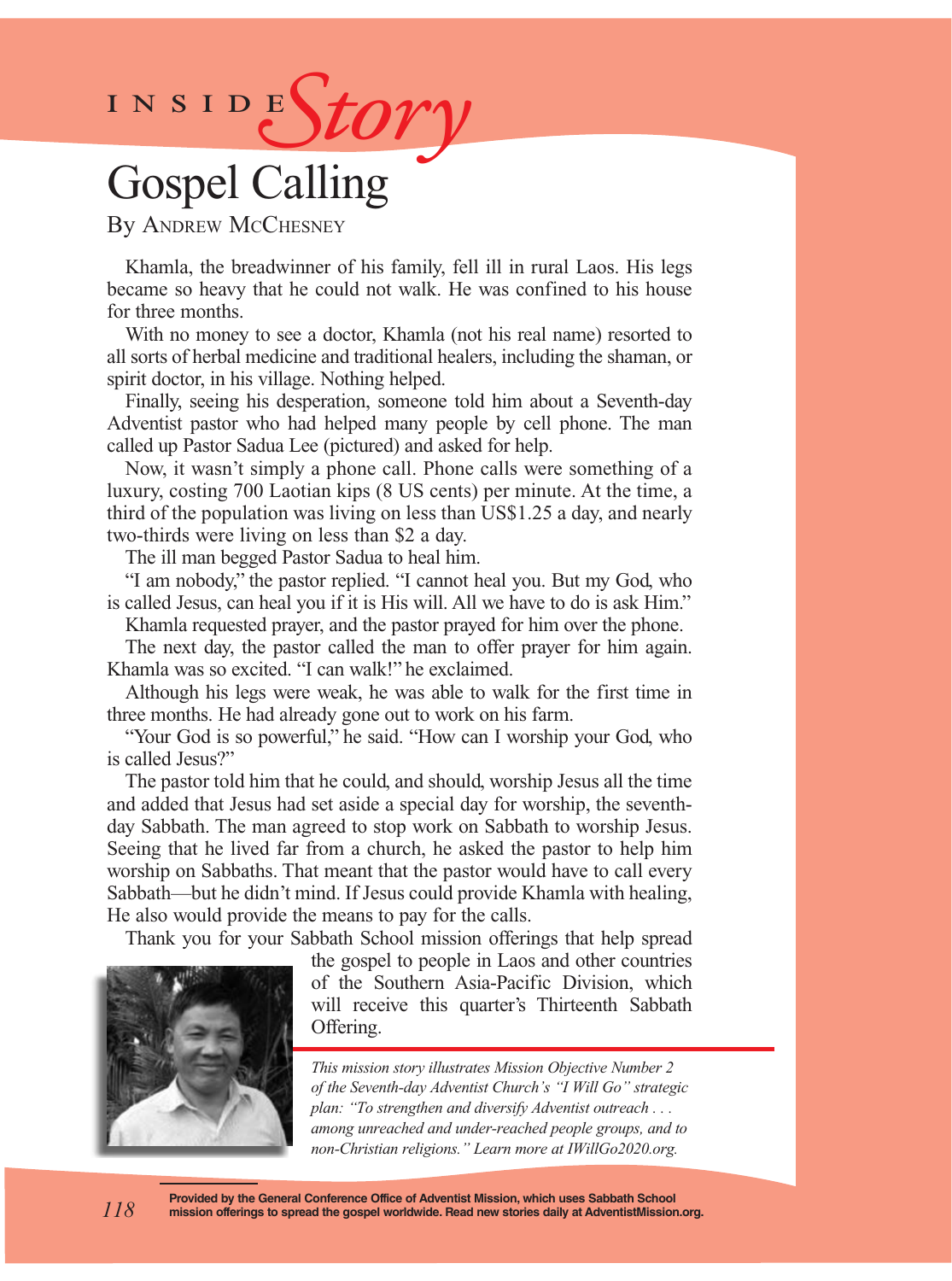# *Part I: Overview*

Key Texts: *Heb. 9:15; Gen. 15:6–21; Jer. 34:8–22; Eph. 3:14– 19; Heb. 7:27; Heb. 10:10; Heb. 9:22–28.*

**Lesson Themes:** Hebrews makes clear that the substitutionary death of Jesus is necessary to save us, because "without the shedding of blood there is no forgiveness of sins" *(Heb. 9:22, NRSV)*. Blood stands for the life of the substitute. The demand that the transgressor die was fulfilled by Jesus, who died once for all as an infinite sacrifice for all humanity.

The Old Testament delineates more than one kind of offering. Leviticus enumerates burnt offerings for atonement, grain offerings in gratitude for God's provision, fellowship offerings for communal meals with family and friends, sin offerings for the redemption of sin in cases of accidental sins, and reparation offerings for cases of restitution *(see Leviticus 1–6).*  But, as Paul points out, these sacrifices, including those offered on the Day of Atonement, were ultimately ineffective because they could never take away sins *(Heb. 10:1–4)*. Only the "precious blood of Christ," to which all these sacrifices pointed, could do that (*Heb. 9:14, 1 Pet. 1:19).*

# *Part II: Commentary*

As we saw last week, Hebrews 7 talks about Melchizedek who was superior to the Aaronic line of priests. Consequently, Christ is superior to the Levitical priesthood because He is a priest according to the order of Melchizedek. Hebrews 8 talks about the superiority of the second covenant, whose efficacy is further discussed in Hebrews 9:15. The first covenant, established with the Levites, was defective and could not remove sins *(Heb. 7:11; Heb. 9:9)*.

In Hebrews 9, Paul also speaks of Christ's superior sacrifice. Why is it superior? First, His offering is not applied in the earthly sanctuary but in the heavenly one *(Heb. 9:23, 24)*. Second, the blood that He offers is not from an animal but is His own blood *(Heb. 9:25, 26)*. Finally, the sacrifice of Christ is uniquely singular (*Heb. 9:12, 28, NRSV*, "once for all") and effective (*Heb. 9:14, NRSV*, "purify our conscience"; *Heb. 10:14, NRSV*, "perfected for all time") in contrast to the animal sacrifices *(Heb. 10:1, 4)*.

**The Dilemma of the Altar of Incense in the Most Holy:** Hebrews 9 poses what appears to be a discrepancy. In verses 3 and 4 it says: "Behind the second curtain was a tent called the Holy of Holies. In it stood the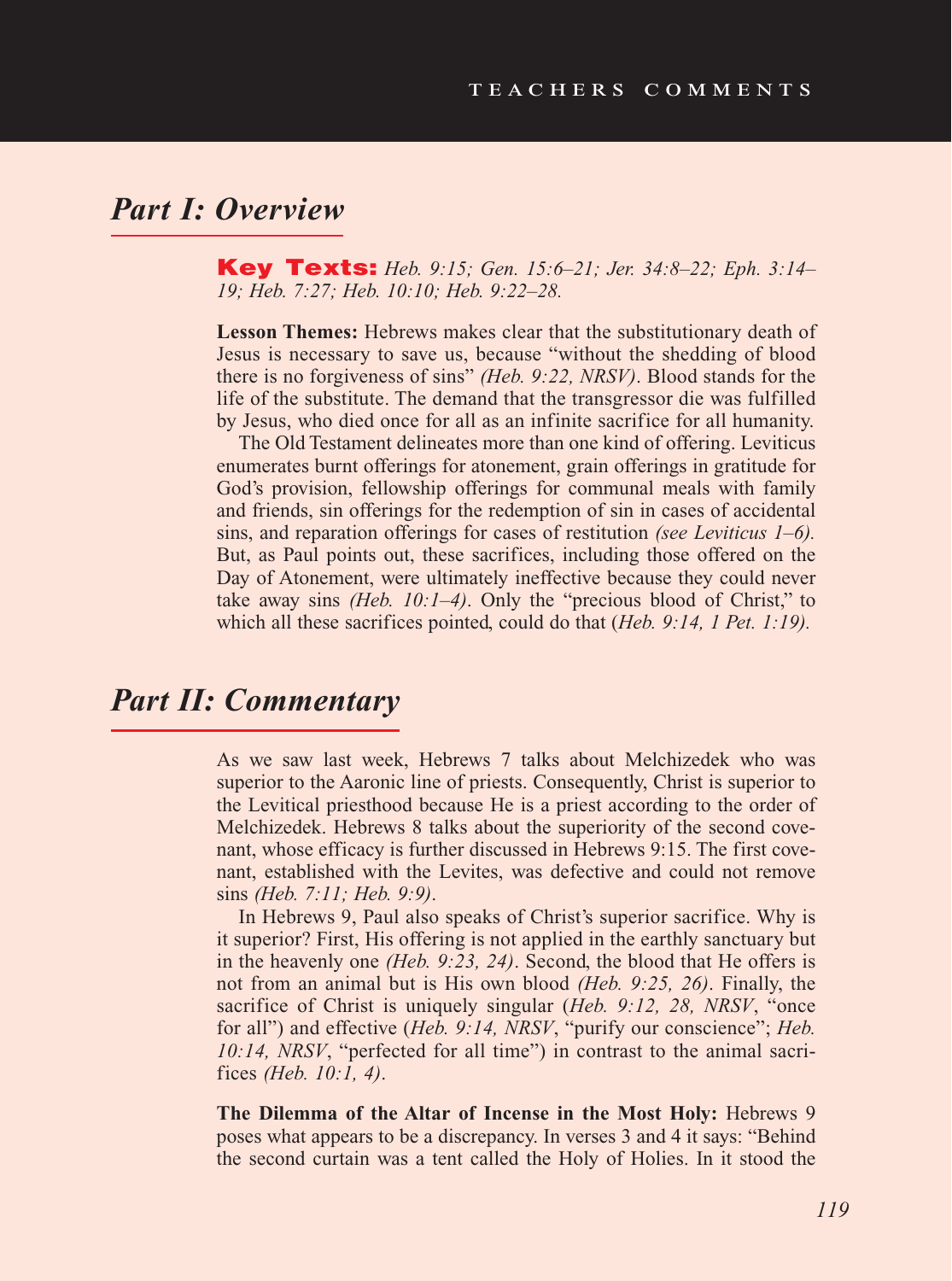golden altar of incense and the ark of the covenant overlaid on all sides with gold" *(NRSV)*. This text seems at odds with Exodus 30:6, "You shall place it [the altar of incense] in front of the curtain" *(NRSV)*, which indicates that the altar of incense was not in the Most Holy apartment, but in the Holy Place, together with the lampstand and the table with the consecrated bread. At this altar of incense, Aaron was supposed to burn incense "every morning" *(Exod. 30:7, NRSV).* Similarly, other passages in the Pentateuch place the altar of incense in the Holy Place, not in the Most Holy Place *(Exod. 40:5, 26)*. So, why does Paul place the golden altar of incense in the Most Holy Place?

How do we account for this apparent anomaly?

Paul might have been thinking along these lines: "Although positioned in the main hall (i.e., the holy place), the altar of incense (compare Exod. 30:1–10; 1 Chron. 28:18) 'belonged to the debir' (the Most Holy Place). It appears that the ritual burning of incense performed upon this altar had a direct effect on the Most Holy Place where God manifested His presence between the cherubim. After all, the smoke of incense most likely suffused the inner room. This may explain why Hebrews places the altar of incense in the Most Holy Place (Heb. 9:4)."—*The SDA International Bible Commentary*, entry on Hebrews 9:4.

Also it is important to note that in the Greek the author of Hebrews does not actually state that the altar of incense *stood* in the second apartment; only that the Most Holy "had" the altar. The word translated "had" *(NKJV)* may be rendered "contained," but this is not its only or necessary meaning.

"The connection between the altar and the most holy place here indicated may be that its function was closely connected with the most holy place. The incense offered daily on this altar was directed to the mercy seat in the most holy. There God manifested His presence between the cherubim, and as the incense ascended with the prayers of the worshipers, it filled the most holy place as well as the holy. The veil that separated the two apartments did not extend to the ceiling but reached only partway. Thus incense could be offered in the holy place—the only place where ordinary priests might enter—and yet reach the second apartment, the place to which it was directed."—*The SDA Bible Commentary*, vol. 7, p. 449.

Also the word used by Paul for the "altar" (thymiatērion) came to be used in the Septuagint Greek translation of the Old Testament to refer to the censer by itself *(2 Chron. 26:19; Ezek. 8:11)*. The high priest carried this censer with him into the Most Holy Place on the Day of Atonement *(Lev. 16:12)*.

In any case, Paul's focus does not seem to be so much on the rooms and furniture, since verse 5 says: "Of these things we cannot speak now in detail." This verse implies that more important than the furniture and its placement is the point that Paul is making by referring to them,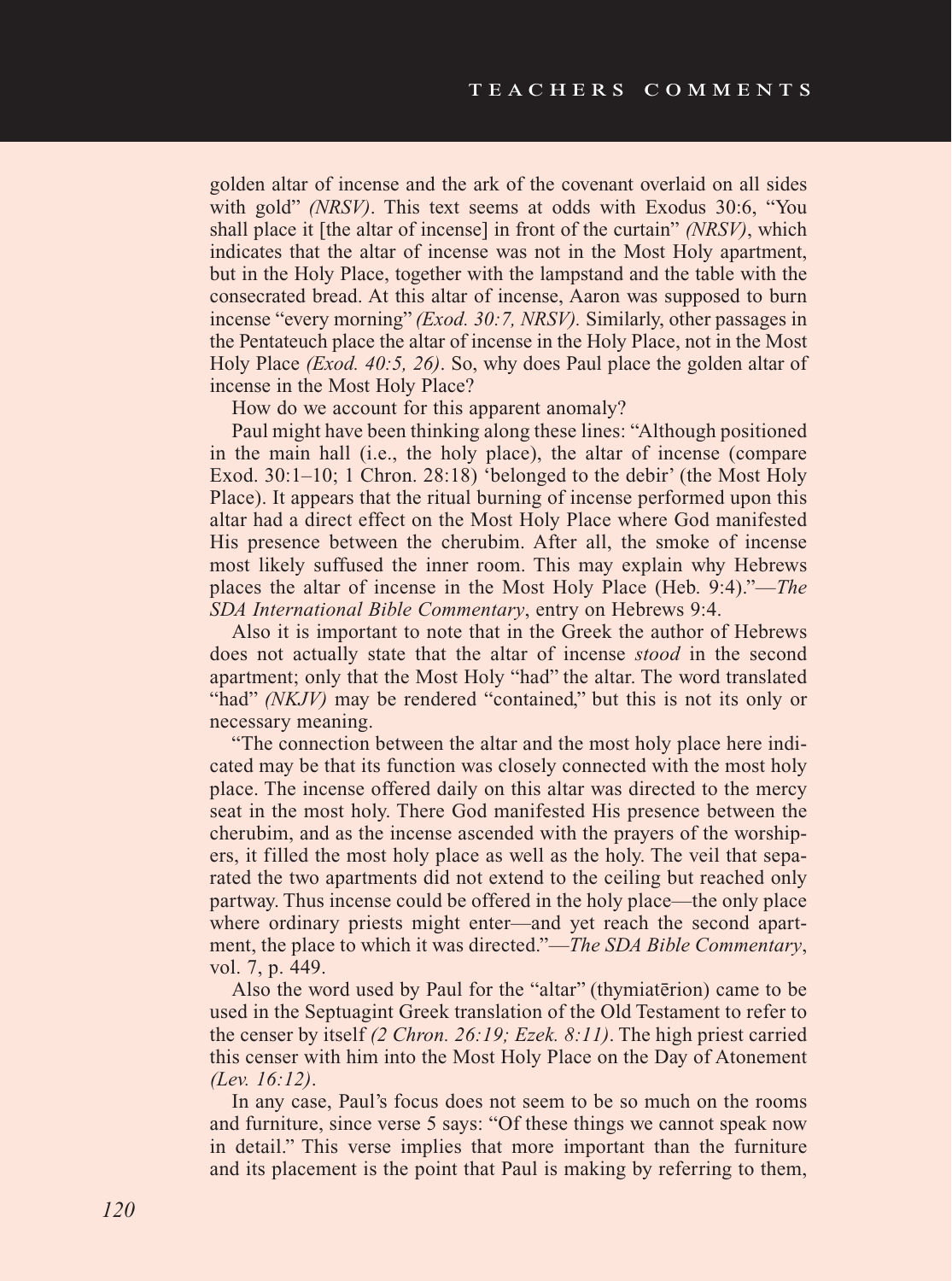namely, the superiority of Christ's sacrifice.

"The incense, ascending with the prayers of Israel, represents the merits and intercession of Christ, His perfect righteousness, which through faith is imputed to His people, and which can alone make the worship of sinful beings acceptable to God. Before the veil of the most holy place was an altar of perpetual intercession, before the holy, an altar of continual atonement. By blood and by incense God was to be approached symbols pointing to the great Mediator, through whom sinners may approach Jehovah, and through whom alone mercy and salvation can be granted to the repentant, believing soul."—Ellen G. White, *Patriarchs and Prophets*, p. 353.

**Substitutionary Death of Christ:** Substitution and satisfaction are terms that have aroused a lot of criticism. Why would God need some kind of substitution for the penalty of humanity's sins? What does substitution mean? Substitution in this context means that someone takes the place of someone else in order to bear that person's punishment for the purpose of saving him or her.

As to the second term, satisfaction, we must ask, What needed to be satisfied? Does the Bible support the concept of substitutionary death with the idea of the Substitution satisfying the claims of the law? Substitution occurs in the case of Abraham. When he was on Mount Moriah to sacrifice his son Isaac, "Abraham went and took the ram and offered it up as a burnt offering *instead* of his son" *(Gen. 22:13, NRSV; emphasis added)*. In the Passover narrative, life was spared by substitution. But the only firstborn males spared were those whose families sacrificed a lamb and put its blood on the doorposts *(Exod. 12:7, 13). The whole sacrificial system was based on substitution.* Because the penalty for sin is death, the substitute animal was killed, thereby sparing the sinner's life *(Lev. 17:11)*.

Turning to the New Testament, we find that John the Baptist identifies Jesus as "the Lamb of God who *takes away* the sin of the world!" *(John 1:29, NRSV; emphasis added)*. Paul declared: "For Christ, our Passover lamb, has been sacrificed" *(1 Cor. 5:7, ESV).* In the letter to the Ephesians, this same Paul is unambiguous: "Christ loved us and *gave himself up for us*, a fragrant offering and sacrifice to God" *(Eph. 5:2, NRSV; emphasis added).* In Romans, Paul states: "while we still were sinners *Christ died for us*" *(Rom. 5:8, NRSV; emphasis added).* The Bible is full of substitution and sin-bearing language. *(For more examples, see Isa. 53:12; Mark 10:45; 2 Cor. 5:14; 1 Tim. 2:6; Heb. 9:28; 1 Pet. 2:24.)* Hebrews crowns this topic with the indisputable, though often ignored, statement that "without the shedding of blood there is no forgiveness of sins" *(Heb. 9:22, NRSV).* What blood? It cannot be the blood of animals, because "it is impossible for the blood of bulls and goats to take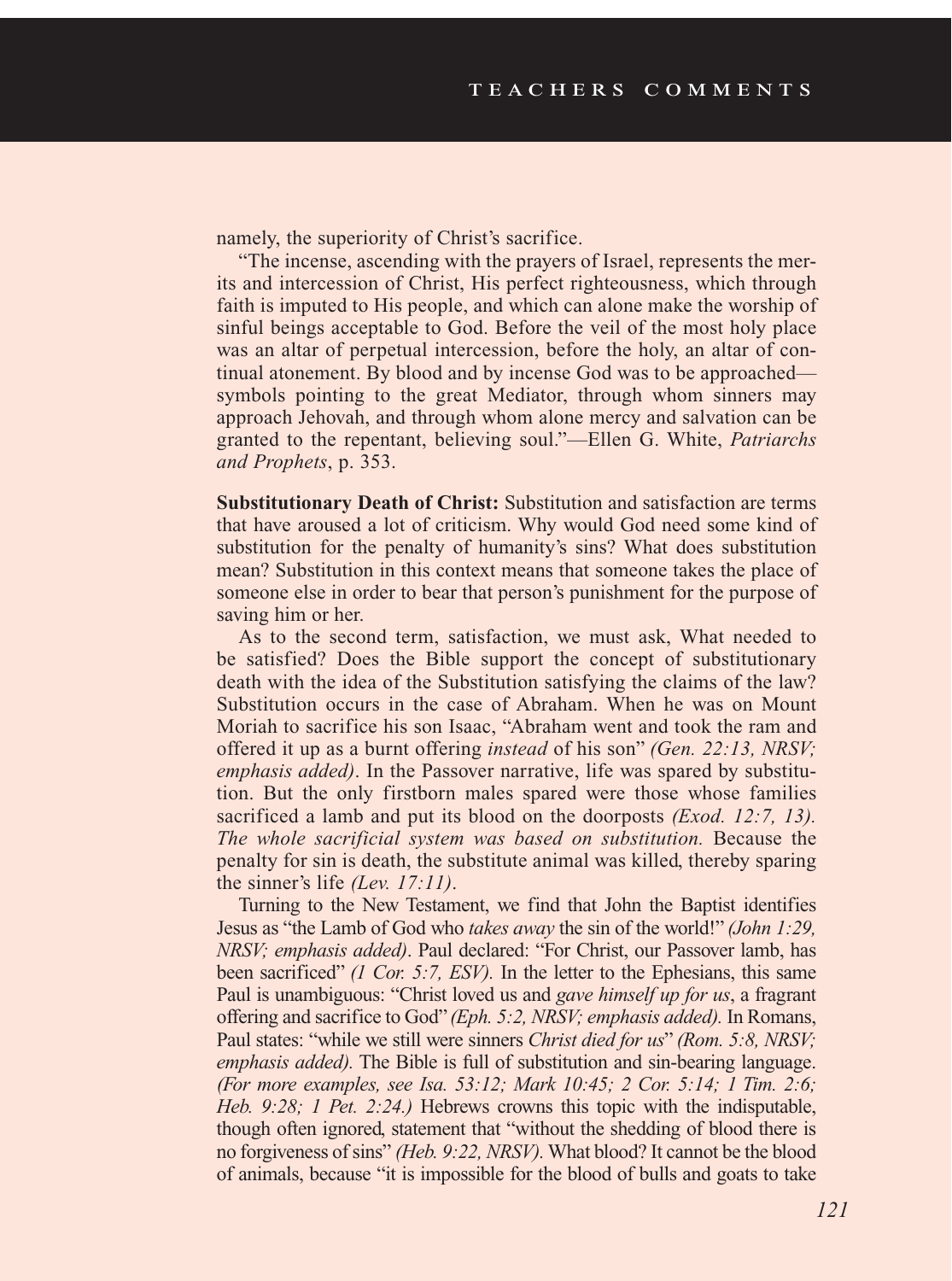away sins" *(Heb. 10:4, NRSV).* Thus, it has to be the blood, the life, of Christ.

Jesus bore our sins and died for us. Thus, we must not view Christ as a mere third party, an individual separated from God and humanity. Such a view would brutally distort the understanding of atonement. Christ would be portrayed then as Someone simply pacifying the Father. God, in turn, would be shown as punishing the innocent Jesus, just so that we guilty people could survive. The broken unity between the Father and the Son comes to full view in Paul's great reconciliation statement in which the Father takes action through the Son: "All this [new creation in Christ] is from God, who reconciled us to himself through Christ" *(2 Cor. 5:18, NRSV).*

Our Substitute was neither Christ alone, nor God alone, but God in Christ, who was both God and man. God in Christ substituted Himself for us. Thus, the objections to a substitutionary atonement disappear. There is nothing immoral (lawbreaking) here, because the Substitute for the law breakers is the Lawmaker, who only could make atonement for transgression. The Cross is no transactional bargain with the devil. But as God, Christ reconciled us to Himself to "satisfy the claims of the broken law, and thus He [Christ] bridges the gulf which sin has made."—Ellen G. White, *Selected Messages*, book 1, p. 341.

# *Part III: Life Application*

1. In the context of Christ's substitution, consider the refrain of the hymn entitled "And Can It Be?" (*The Seventh-day Adventist Hymnal***,** no. 198): "Amazing love! How can it be that Thou, my God, shouldst die for me?" What does this sentiment mean to you personally?

2. Why is substitution so central to the whole plan of salvation? What does it tell us about how bad sin is that it took the self-sacrifice of "God in Christ" in order to solve the problem and offer us the hope of eternal life?